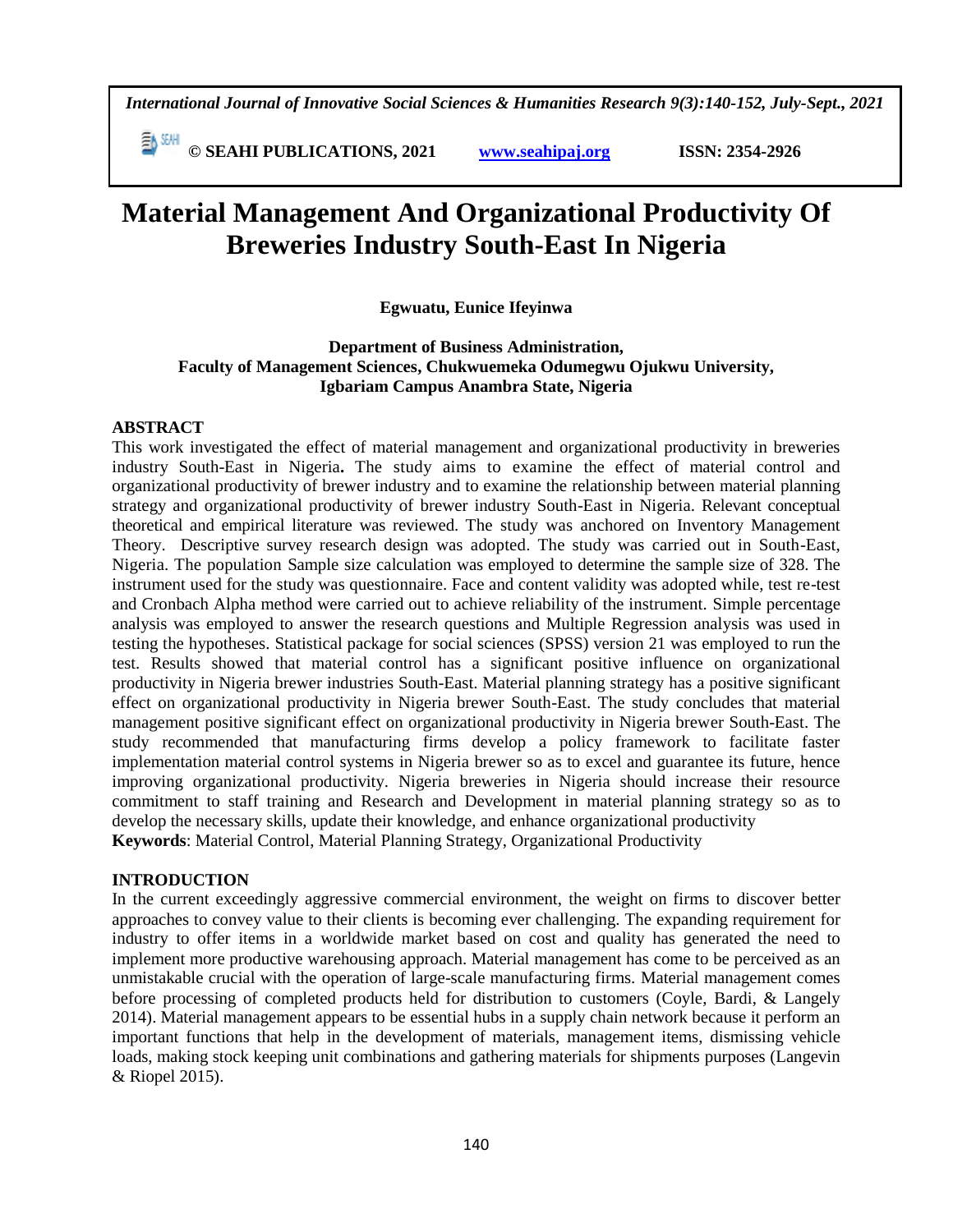Materials management includes all activities in the flow of materials from the supplier to the consumer. Such activities include physical supply, operations planning and control, and physical distribution Banjoko (2000). Other terms sometimes used in this area are business logistics and supply chain Banjoko (2000). management. Often, the emphasis in business logistics is on transportation and distribution systems with little concern for what occurs in the factory. Materials Management is a tool to optimize performance in meeting customer service requirements at the same time adding to profitability by minimizing costs and making the best use of available resources. The basic objective of Materials Management as explained by Jacobs, Chase, and Aquilano (2009) is to ensure that the right item is bought and made available to the manufacturing operations at the right time, at the right place and at the lowest possible cost. They stressed that without adequate planning for materials resources, the overall performance of an organization may be crippled.

Nigeria manufacturing firms have understood the advantages of embracing great materials administration and are taking keen interest regarding materials administration since survival of any firm relies upon how well their expenses are overseen (Ondieki, 2014). Nevertheless, most Nigeria firms are not applying refined methods of materials administration in comparison to resources spent on acquisition and maintenance of materials in various firms. The issues experienced in material administration include absence of adaptability, entrusting a great deal of delicate material exercises to one office and absence of all around coordinated database to help data stream on materials (Wanjogu, Iravo & Arani, 2015). The various types of materials to be managed in any organization include purchased materials, work-inprocess (WIP) materials and finished goods (Banjoko, 2000). Ogbadu (2009) identified basic price, process (wir) materials and infished goods (Banjoko, 2000). Ogbadu (2009) identified basic price, purchasing costs, inventory carrying cost, transportation cost, materials handling cost, office cost, packing cost, marketing cost, obsolescence and wastages as the various costs involved in these materials. Thus, the management of these materials so as to reduce the costs associated is what the study refers to as Materials Management Previous Researches (Whybark and William, 1986; Evan et al., 1987; Ramakrishna, 2005; Ogbadu, 2009; Ondiek, 2009) have shown that materials account for more than fifty percent of the annual turnover in the manufacturing firms. This shows clearly that priority should be given to management of materials in manufacturing firms to avoid unnecessary costs. Thus, Materials Management should no longer be viewed as a drain-pipe, but as a serious stabilizing and economic growth potential factor. Unfortunately, few studies exist yet on the effect of Materials Management on the productivity of manufacturing firms for a developing economy as Nigeria. This study intends to fill this gap.

#### **Statement of the Problems**

The present state of the breweries industry in Nigeria reflects various problems ranging from delays in project execution/delivery, substandard work, disputes, to cost and time overrun as a result of material shortage and wastages on production, theft and displacement of materials on sites, as well as poor accounting and security system of the concerned sites/firms (Adafin, 2011). According to Dahiru (2010), lack of materials not only causes delays, but a consequent decrease in productivity and resulting to cost overruns. This is no doubt lack of effective material management is one of the major cause of this problem. Failure of the manager to make available materials need could lead to delay. Non-compliance strictly with material requirement planning of quantities, schedule of materials, specifications and breweries programme in material stock control practice is another contributing factor which tends gradually to decrease profitability of a company also often leads to extension of time respectively, and hence no proper material stock control practice (Inyang Udoh, 2002). Dey (2015) noted that the rate at which materials are being wasted due to improper management is becoming unbearable to the company due to its effect on their profit margin and proper usage of material to achieve quality job been done through various techniques. Material management practices are critical to an organizations success in today's competitive and dynamic market, (Dimitrios 2008). According to Amoro (2011), most manufacturing firms face problems of stock outs, over supply, over stocking, stock obsolescence, poor forecasting, stock pilferage, poor responsiveness to customer needs and lack of proper material management equipment, methods and practices results into poor productivity.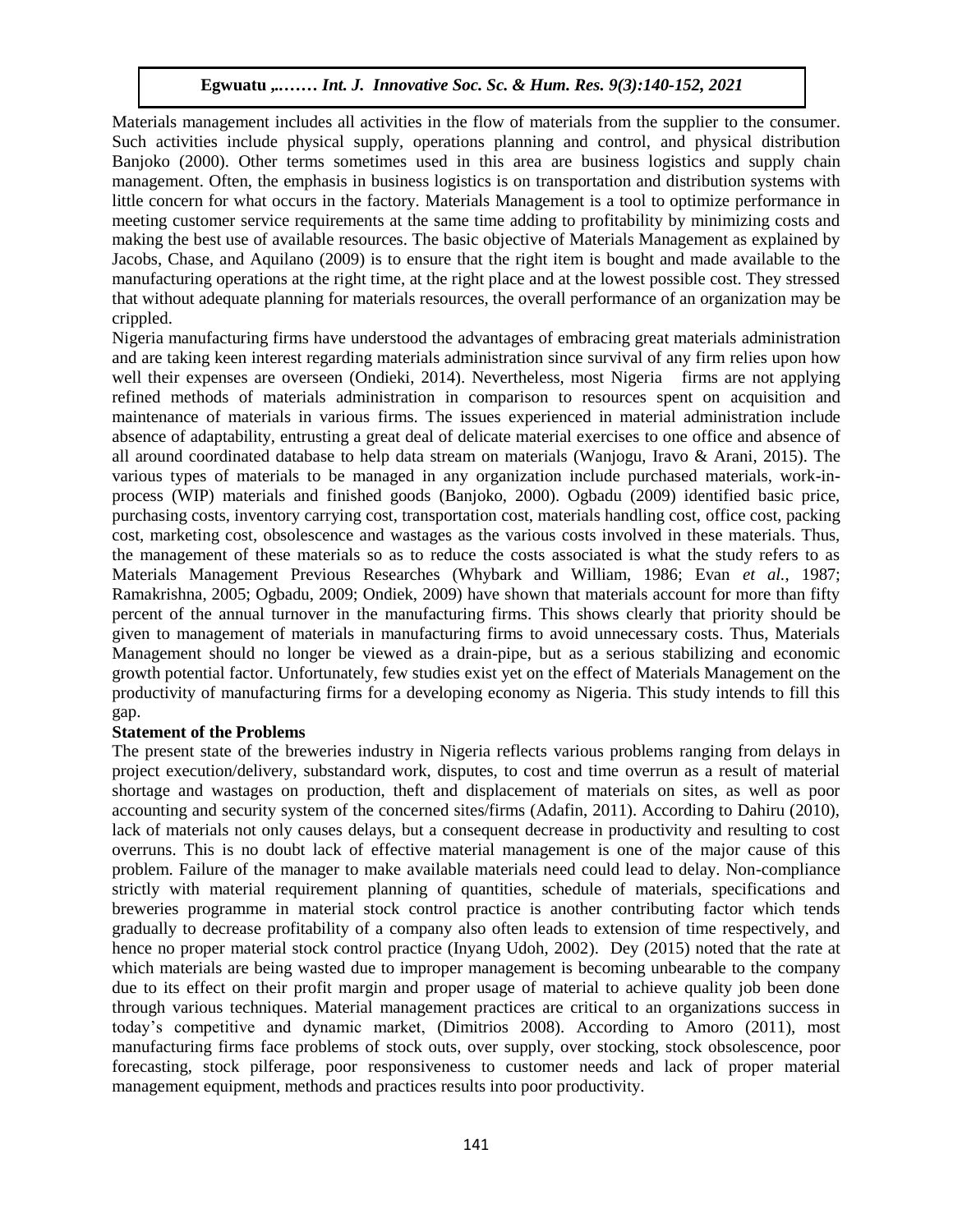Edwin (2015) conducted a research on the effect of material management on profitability of cement manufacturing companies: the findings showed that proper streamlined material management systems had a positive impact on the profitability in the company. Wilfred (2014) carried out a study on the effect of the effective system of material management techniques on organization performance in the seven-up bottling company in Nigeria where he came up with the conclusion that organizations benefits from material control management by way of easy storage and retrieval of material, improved sales effectiveness, and reduced operational cost. Therefore, this study was undertaken to fill the knowledge gap by assessing the effect of material management on organizational productivity in breweries industry South-East in Nigeria.

# **Objectives of the Study**

The general objective was to examine effect of material management and organizational productivity of breweries industry South-East in Nigeria. The specific objectives were to;

- 1. To determine the effect of material control and organizational productivity of brewer industry South-East in Nigeria.
- 2. To examine the effect material planning strategy and organizational productivity of brewer industry South-East in Nigeria.

# **Research Questions**

The following were formulate to give this study direction

- 1. To what extent does material control relates with organizational productivity of brewer industry South-East in Nigeria?
- South-East in Nigeria!<br>2. To what extent does material planning strategy relate with organizational productivity of brewer industry South-East in Nigeria?

# **Hypotheses**

The following null hypotheses are formulated to give direction to this study:

- H01: Material control has no positive significant relationship with organizational productivity of brewer industries South-East in Nigeria.
- H<sub>02</sub>: Material planning strategy has no positive significant relationship with organizational productivity of brewer industries South-East in Nigeria.

# **REVIEW OF RELATED LITERATURE**

# **Conceptual Framework**

# **Material management**

When we are talking about materials it may include raw materials, components; sub-assemblies etc. now let us see the different definitions of materials management. The materials management is a process that starts with the supplier (Bially 2015). The materials management process begins from the point of entry into the company as raw materials and components. The receipt and section functions begin on receipts of delivery notice from the supplier (Heinritz, 2011). The purchase order copies are received and checked so that quality and other specifications meet the firm's requirements. After then, the inspection job is carried out. The inspection can be carried out by the storekeeper, by technical staff, and by the department requisition, (Morrison 2014). Material management is defined as the process to provide accurate material at the exact place at right time in right quantity so as to minimize the cost of project. Material management is associated with the planning, identification, procuring, storage, receiving and distribution of material.

The basic goal of materials management as explained by Jacobs, Chase, & Aquilano, N (2009) is to make sure that the right item is purchased and made available to the manufacturing operations at the right time, at the right place and at the minimum cost. Dobler and Burt (2016) states that materials management provides an integral system approach to the proper arrangement of materials activities and the total material price. They see it as something that stand as assigning to a single operating department all main activities, which contribute to the price of materials. The goal is to enhance performance of materials systems, as opposed to sub-optimizing the performance of sub-individual operating units that are fragment of the material system.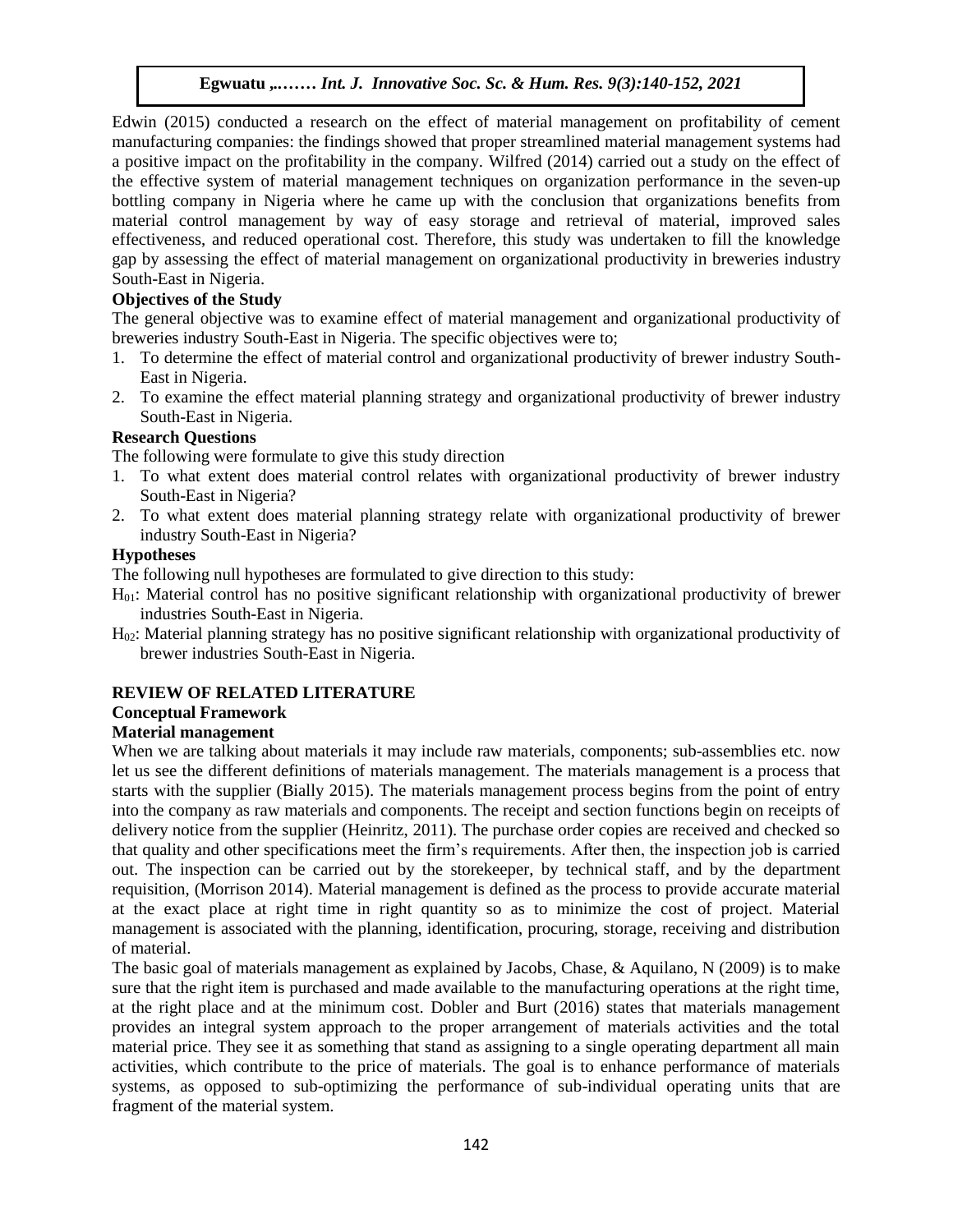#### **Organizational Productivity**

Productivity is a measurement or calculation between input and outputs. Inputs are the amount of resources such as human resource, money, time, physical, technological and effort spent working in the resources organization, while output are the result. If the inputs are equivalent to the outputs, the worker is considered productive. When the oganization are productive, they accomplish more in a given amount of time. In turn, efficiency saves their company money in time and labour. When employees are unproductive, they take longer time to complete projects, which cost employee's more money due to the time lost (Ikeanyibe, 2009). Productivity is a ratio to measure how well an organization converts input resources (labor, materials, machines, money) into goods and services (Tokarčíková, 2013). Dorgan (2014) defines productivity as "the increased functional and organizational performance, including quality. Rolloos (2007) claims that productivity is that which people can produce with the least effort. Nda & Fard (2013) describe employee productivity as the measure of output per unit of input economically. Rohan and Madhumita (2012) adopt a different view and see employee productivity as the log of net sales over total employees. Pritchard (2015) illustrates three definitions which relate to productivity is output/input, in other words, is a measure of efficiency; is a composition of effectiveness and efficiency; and whatever makes the organization function better.

The importance of higher productivity of the employees in manufacturing firms cannot be overemphasized, which include the following; Higher incomes and profit; Higher earnings; Increased supplies of both consumer and capital goods at lower costs and lower prices; Ultimate shorter hours of work and improvements in working and living conditions; Strengthening the general economic function of modern (Declare Weller 6, Hum. 2012). foundation of workers ( Parker, Waller & Hu, 2013).

Productivity refers to the real output per unit of labor. It is a powerful driver of international capital flows. Productivity levels seem to be the highest in United States as compared to the euro area, because of higher employment rates in U.S. (Skoczylas & Tissot, 2005). Meneze (2006) defined productivity as the employee's ability to produce work or goods and services according to the expected standards set by the employers, or beyond the expected standards. Productivity is calculated by comparing total amount of output to the total amount of input used to produce this output (Bojke, 2012). Productivity is defined by Amah (2006) as the measure of how efficiently and effectively resources (inputs) are brought together and utilized for the production of goods and services (out puts) of the quality needed by society in the long term. This implies that productivity is a combination of performance and economic use of resources. High productivity indicates that resources are efficiently and effectively utilized and waste is minimized in the organization. Productivity balances the efforts between different economic, social, technical and environmental objectives (Amah, 2006). High productivity provides more profit for investors and promotes the development of the enterprise. Productivity measurement indicates areas for possible improvements and shows how well improvement efforts are faring. It helps in the analysis of efficiency and effectiveness.

#### **Theoretical Framework**

This study is anchored on Inventory Management Theory**:** The theory of inventory management was propounded by Nowicka-Skowron (2007). It emphasizes the role that management material of logistics chains plays in material management and forecasting. The theory posits that the chain of movement of material and information depends to a large extent on the availability of materials and the quality of information at the disposal of the chain operator. Material theory (or more formally the mathematical theory of inventory and production) is the sub-specialty within operations research and operations management that is concerned with the design of production/inventory systems to minimize costs: it studies the decisions faced by firms and the military in connection with manufacturing, warehousing, supply chains, spare part allocation and so on and provides the mathematical foundation for logistics. The inventory control problem is the problem faced by a firm that must decide how much to order in each time period to meet demand for its products. The problem can be modeled using mathematical techniques of optimal control dynamic programming and network optimization.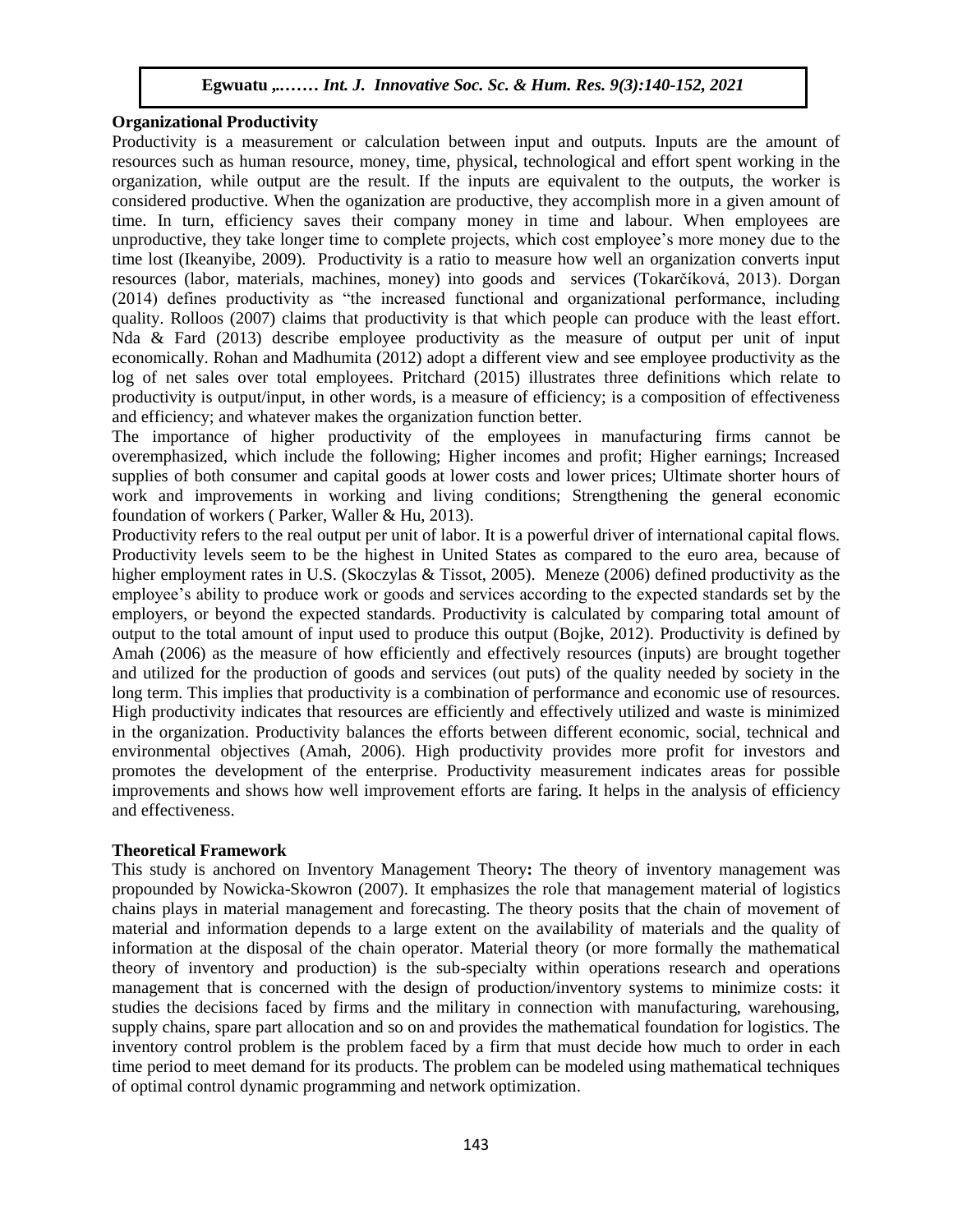The purpose of inventory theory is to determine rules that material management can use to minimize the costs associated with maintaining material management and meeting customer demand. Inventory material management is studied in order to help companies save large amounts of money. Inventory material management models answer the questions: When should an order be placed for a product? .How large should each order be? The answers to these questions are collectively called material management. Companies save money by formulating mathematical models describing the inventory system and then proceeding to derive an optimal material management policy.

# **Theoretical Exposition**

# **Material Control and Organizational Productivity**

Material control is a management activity that administers how the inventory employed in the production process is procured, acquired, handled and utilized. It is a process that requires planning, organization an auditing of all the elements employed in certain productive activity (Gaury, 2010). The main object of additing of an the elements employed in certain productive activity (Gaury, 2010). The main object of material control is to ensure smooth and unrestricted production. Production stoppages and production delays cause substantial loss to a concern. The quality of finished products depends mainly on the quality of raw materials used. If quality of the raw materials is not up to desired standards, the end product will not be of desired quality which affects the sale of the product in the market resulting in loss of profits as well as goodwill of the concern. It is of vital importance to exercise strict control and supervision over the purchases, storage and handling of materials (Framinan, González, & Ruiz-Usano 2003).

Material Control is a system which ensures required quantity of material of the required quality at the right time and place with minimum investment of capital. It may be defined as the regulation of the right time and place with minimum investment of capital. It may be defined as the regulation of the functions of an organisation relating to the procurement, storage and usage of materials in such a way as to maintain an even flow of production without excessive investment in material stock (Chang, & Yih, 2014). Material control is a system that assures the continuous availability of all types of materials in right quantities and of requisite quality, but without blocking excessive investment in raw materials and inventories. Bergamaschi, Cigolini, Perona and Portioli (2017) defines material control as a systematic control and regulation over purchasing, storing and consumption of materials so as to maintain a smooth flow of production with optimum investment in inventories.

# **Material Requirement Planning and Organizational Productivity**

Material requirement planning is not only a technique for planning "material" requirements. It is also a logic that relates all the activities in a company to customer demands. People can manage all the resources in a company by using MRP logic together with data processing in other areas. This entire system is called a Manufacturing Resources Planning System, or MRP II. With the introduction of technological enhancements such as open systems platforms and client/server architecture, MRP II systems are now evolving into Enterprise Resource Planning Systems (ERP). An ERP system plans not only the allocation of manufacturing resources but also other resources, and has applications in service as well as manufacturing industries. In this book, we concentrate our discussion on manufacturing.

Material requirements planning (MRP) is a system for calculating the materials and components needed to manufacture a product. It consists of three primary steps: taking inventory of the materials and components on hand, identifying which additional ones are needed and then scheduling their production or purchase (Oladokun, & Olaitan, 2012). Material requirements planning is a computer-based inventory management system designed to improve productivity for businesses. Companies use material requirements-planning systems to estimate quantities of raw materials and schedule their deliveries. Material requirements planning is a computer-based inventory management system designed to improve productivity for businesses. Companies use material requirements-planning systems to estimate quantities of raw materials and schedule their deliveries (Waldner, & Jean-Baptiste 2012). Materials Requirements Planning (MRP) is a computer-based production planning and inventory control system which is concerned with both production scheduling and inventory control. It is a material control system that attempts to keep adequate inventory levels to assure that required materials are available when needed (Waldner, & Jean-Baptiste 2012).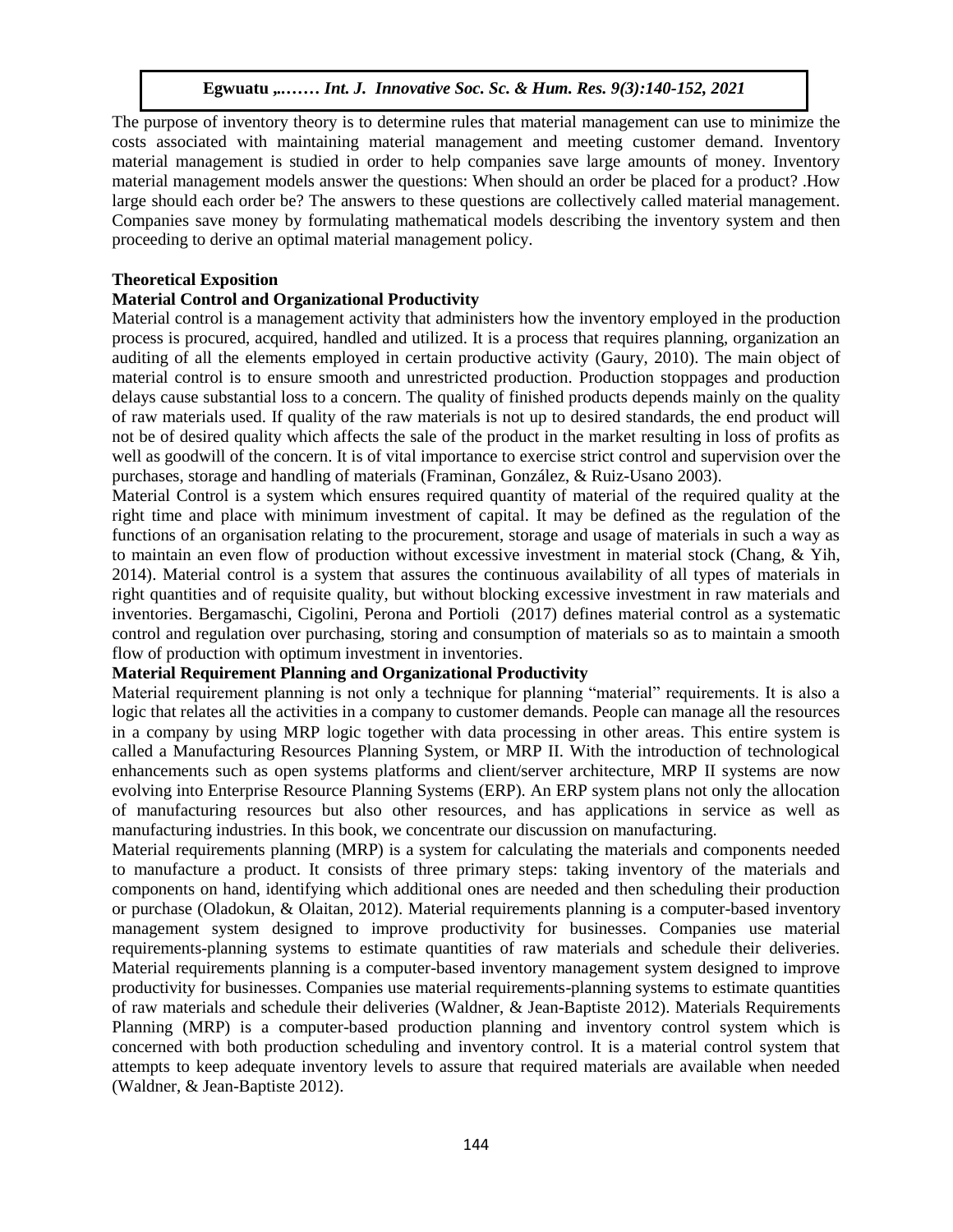#### **Empirical Review**

Previous studies have convergent opinions on the relationship between the materials management and organizational productivity. For example, Adamu (2020) examined the effect of material management on the performance of Benue Brewery Industry, Nigeria using survey research design with a population of 242 respondents and a sample of 151. Data was collected using questionnaire and analyzed using descriptive statistics such as frequency, simple percentage and the relationship between the variables of the model was tested using multiple regression analysis. The result of the regression analysis shows that inventory control system and stock valuation have a positive and significant  $(p<0.05)$  effect on organizational performance. Lead time was negatively signed but the effect is statistically significant  $(p<0.05)$ . The researcher concludes that when properly carried out planned material management can bring about efficiency at workplace. The researcher recommends that, management of the Nigerian Brewery should bring an improvement in the lead time as it is will bring about acquiring and delivering the needed materials within the shortest time possible.

the needed materials within the shortest time possible.<br>Kisioya and Moronge (2019) examine the influence of Material handling practices on performance of manufacturing firms in Nairobi Kenya. The study adopted descriptive survey design and the target population was 355 large -scale-manufacturing firms in Nairobi county Kenya. Stratified random sampling was adopted to select a sample size of 188 large-scale manufacturing firms in Nairobi County, Kenya. Primary data was collected using structured questionnaires inform of Likert scale. Filled questionnaires were reviewed for completeness and then coded and entered in SPSS. Data analysis was involved both descriptive and inferential statistics. The analyzed data was presented inform of tables myorved both descriptive and interential statistics. The analyzed data was presented inform of tables together with associated explanations. A good response rate of 71.3% was realized. It was established that most of the material handling practices indicators have positive impact on performance of the firm. The study further adopted a regression analysis to determine the relationship between the variables at 5% confidence level of significance. The study findings showed that the four variables had a significant influence on performance of the firms.

Joel, and Noor (2019) determined the influence of material management on performance of Large Manufacturing Firms in Nairobi City County, Kenya. The study adopted the descriptive research design; research design is defined as a plan, structure and strategy of investigation conceived to obtain answers to research questions and control variance. The collected research data was checked for any errors and omissions, coded, defined and then entered into Statistical Package for Social Science (SPSS Version 23). Descriptive statistics was used to portray the sets of categories formed from the data. The mean, standard deviation and variance on the dependent and independent constructs was used to show how clustered or dispersed the constructs are. The study used multiple linear regression analysis to test the statistical significance of the various independent variables In testing the significance of the model, the coefficient of determination (R2) was used to measure the extent to which the variation in implementation on supply chain performance is explained by the variations of various factors on the outsourced distribution services. The study established that Basic functionality of materials management includes various factors such as supply, material pricing, and usage. Large manufacturing firms should take more in-depth look at the functions of materials management and how it is advantageous to large manufacturing firms supply chain to enable production facility and locate areas where aid is needed.

Daniel, (2019) examined the effects of materials management on the productivity of an organization. Many business organizations in Nigeria fail to value the role of materials management in improving their productivity. A simple size of 255 was obtained from the population of 705 at 5% error tolerance and 95% degree of freedom using Yamane's statistical formula 255(100%) of the questionnaires distributed 250 (98%) were returned and 5(2%) were not returned. The questionnaire was designed in Likert scale format. The researchers conducted a pre-test on the questionnaire to ensure the validity of the instrument. Pearson moment product co-efficient and regression analysis were used to test the hypotheses. The study discovered that material management used by the organization adds to the profitability of the company, sufficient storage facilities stops interruption on production process amongst other things. As an outcome of the above, it was suggested that there should be respectable record system of materials for the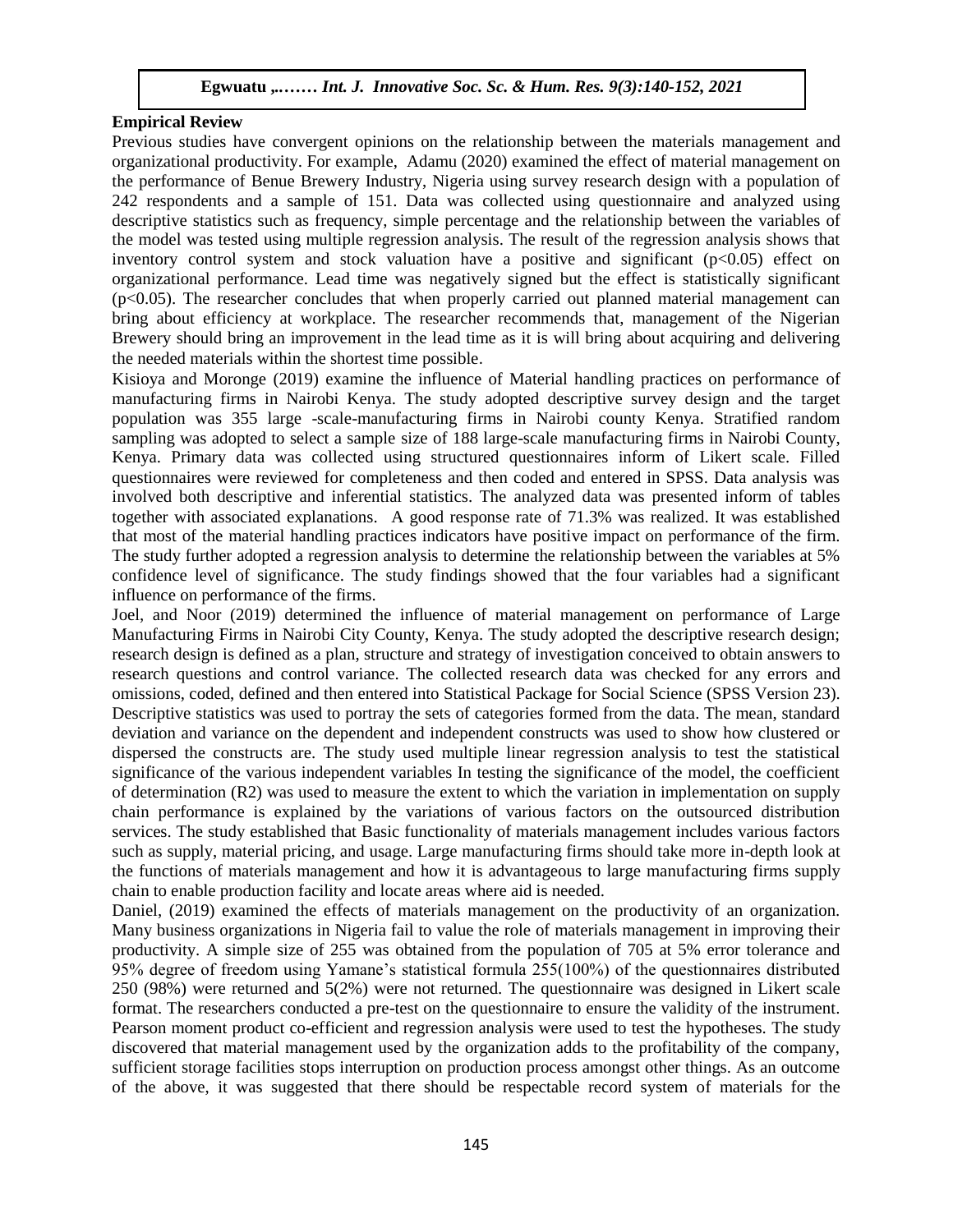processes of the organization as it influences production and the training of staff to obtain new skills and knowledge required for the work for the profit of the organization

mate through required for the work for the profit of the organizations. in Commercial Bank of Ethiopia. The research employed descriptive research designed to describe the role of material management on the bank`s performance. The target populations of the study were 80 employees of the bank who are directly involved in the material management aspects. The researcher used census sampling, by involving all of the employees of the bank who are working in material management as the population of the study. The quantitative data were analyzed through descriptive statistics such as mean, standard deviation, median and percentages.. The thesis result reveals the study established that there is practice of planning and using it, but federal proclamation is not well obeyed. This concluded that the bank's endeavor to material procurement is not backed by proper practice based on law. In addition, inventory control system is employed only averagely that it lacks consistency and profundity.

Oyebamiji (2018) examined the effect of materials management on the performance of manufacturing industry with particular reference to the selected cement industry. Purposive sampling technique was employed to select Dangote Cement Plc, Ashaka Cem Plc and Lafarge Africa Plc, while judgmental technique was used to select ten (10) staff members from purchasing/store/ logistic department of the selected cement industry respectively, totalling thirty (30) respondents as a sample size for the study. The data collection instrument for the study was a structured questionnaire and a personal interview. Data analysis was conducted with the aid of multiple regression analysis. Result revealed that materials management dimensions jointly contribute significantly to firm performance. The study further revealed management unnensions jointly contribute significantly to film performance. The study further revealed<br>that materials inventory, materials procurement and inter-departmental collaboration have an insignificant effect on firm performance, while only materials storage has a significant impact on firm performance. The study concluded that effective materials management is a veritable tool to organization performance.

Napoleon, Ayoakateng, Asubonteng, Asigri and Alubokin (2018) assessed material management techniques required for construction firms in the Tamale Metropolis of Ghana. The data was analyzed using descriptive and inferential statistics such as factor analysis, and Pearson product moment correlation coefficient. The study adopted descriptive quantitative survey approach. Using empirical data obtained from ninety-six administered questionnaires of material managers in Tamale Metropolis; the data was analyzed using descriptive and inferential statistics such as factor analysis, and Pearson product moment correlation coefficient. The study indicated that firms often employed store keepers and security personnel on site; list of materials in project that includes for example (material name, material number and unit price), and provide clear specifications to suppliers. However, they seldom use ICT; and rarely offer training for their workers. The study further revealed that planning and monitoring of material schedule; establishing good business relations with suppliers; the use of security measures on site; use of information communication technology; and also use of competent workers as well as effective training of workers is significant for effective material management on construction site, and has direct effect on construction project delivery success.

Assiamah, Daniel and Hanson (2018) studied materials management and its effect on cost of supplies case study of cocoa processing company of Ghana Primary data, interviews (face-to-face, telephone) and questionnaire were used. Secondary data has been sourced through literature from the university library and internet sources, qualitative design method was chosen over others because of the nature of the research work. Financially, materials (inventories) are very important to manufacturing companies and on the balance sheet they usually represent from twenty to sixty percent of total assets. Therefore, if the application of the concept of materials management is accepted with well qualified personnel, it could lead to the minimization of cost. The function of a materials manager is to promote coordination and integration within the supply chain and the major benefits are assumed to be; reduction in interdepartmental conflicts, reduction of inventory levels, increased knowledge of total corporate operations and reduction of materials handling costs among others

Oba-Abimbola, Adejonwo, Ademola and Obadeji (2017) examined the effectiveness procurement on material management in manufacturing industries. The target population of the study was 56 employees of Nigeria Breweries. A sample of 49 respondents was selected from this population using the stratified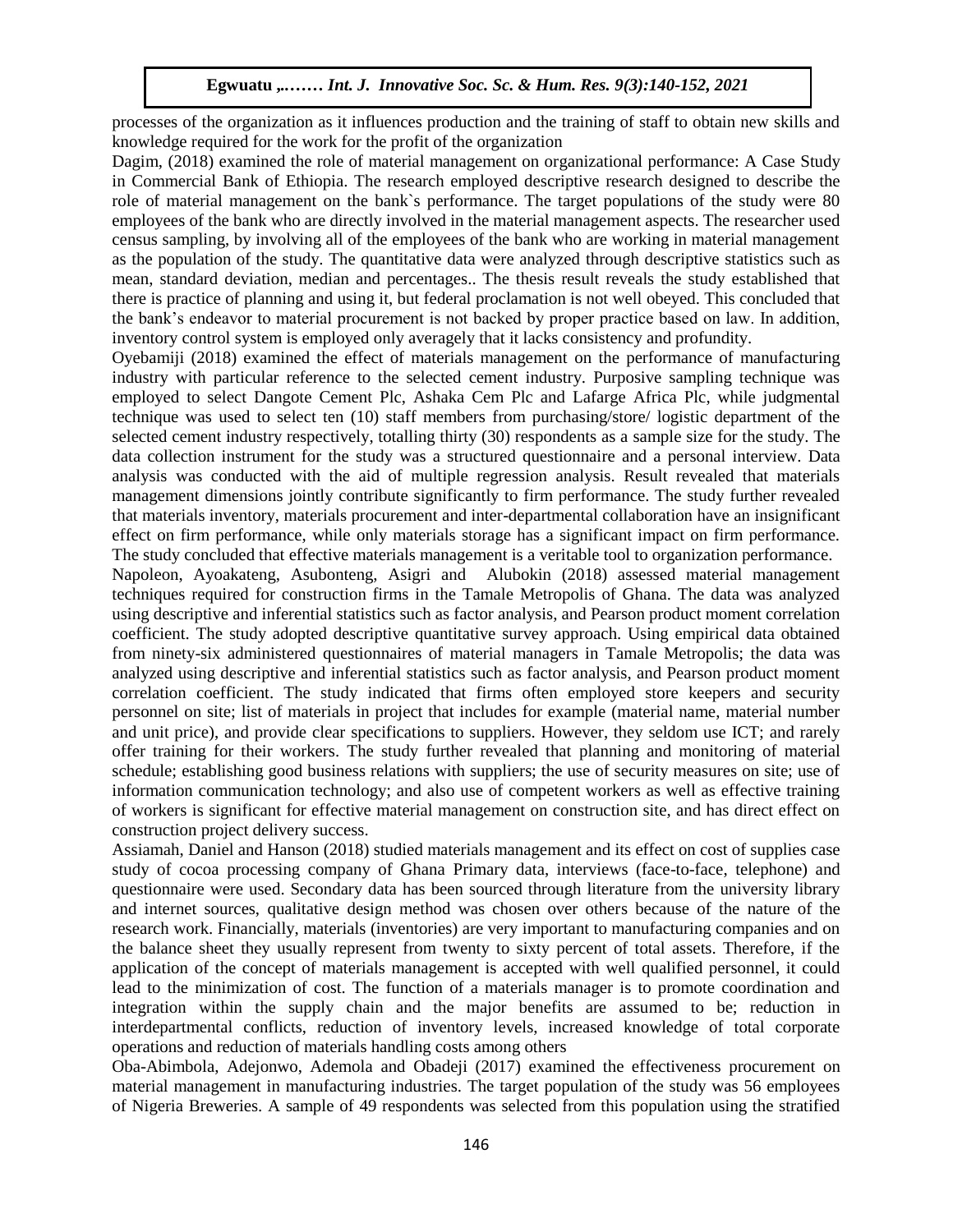random sampling technique, where 7 departments, which directly deal with materials, were selected which include: production, Purchasing, quality Control, Warehouse/store, Human Resource Development, Finance and audit and physical Distribution departments .Data was collected through a structured questionnaire, consisting mainly of closed ended and open-ended questions. The data was analyzed through descriptive statistics such as mean, standard deviation, median and percentages. Results showed that there was significant relationship between effective procurement and material management as a result of inventory control system involvement.

Saukkonen (2017) studied the development of material management system case Black Bruin. Focus on inventory replenishment system and modelling of costs. Mixed research method, was adopted which included elements of both qualitative and quantitative methodologies. Based on the collected information, the author identified the most appropriate inventory control solution for the Black Bruin Inc. case and constructed it in Excel by using VBA (Visual Basic for Applications) code features. As a result, the constructed model could be used as a tool in the decision-making process regarding the inventory operations. The model can compute the optimal order quantity and reorder point decision variables regarding the minimum objective value of the total cost. At the end of the research process, the author outlined the advantages and disadvantages of the model as well as its most sensitive and uncertain elements. In addition, guidelines for the model's usage, suggestions for improvements and further research recommendations were given and thoroughly explained. .

Cyprian and Makori (2017 ) examined the effect of material management on the performance of Mumias Sugar Company Limited in Kenya. Stratified random sampling was used to select 79 respondents from the Company. The sample of 79 was equivalent to 10% of the target population which is regarded as statistically significant in a descriptive study with a finite universe. The study utilized a research questionnaire. Data were analyzed with the aid of the Statistical Package for Social Sciences (SPSS) to generate the required frequencies and percentages to answer the research questions. Results reveal that materials procurement and inventory control positively influenced the performance of sugar manufacturing industries in Kenya.

#### **METHODOLOGY**

#### **Research Design**

The researcher adopted survey research design. This approach is a research method that studies people or objects, their attitudes, belief system, opinions and other behavioral manifestations. study was carried out in Nigerian Breweries company in South-East, Nigeria. Nigerian Breweries companies cut across Breweries firms that have factories and operate in the south east viz, Nigerian Breweries plc, Onitsha, Nigerian Breweries plc, Owerri, Nigerian Breweries plc, Enugu. And Nigerian Breweries plc,Aba. The population of the study comprises 2252 of all the employee of Nigeria Breweries Company in the South-East, Nigerian Breweries plc, Onitsha, Nigerian Breweries plc, Owerri, Nigerian Breweries plc, Enugu and Nigerian Breweries plc, Aba. Sample size of this study was derived using sample size calculation. The Sample size is 328 using Sample size calculator to determine the number of people that actual needed for the study. This study will use of primary data. The primary source of data will be the sampling or study unit regarding in (or form) which information is collected on first hand basis. The instrument employed for data collection will be questionnaire constructed by the researcher. The researcher used face and content validity in this research work. The researcher used test-retest method in order to test reliability of the research instruments. The study employed Cronbach's alpha to verify the internal consistency of each construct in order to achieve organizational productivity. The Cronbach's Alpha results shows that material control (MC), material requirement planning (MRP), material handling (MH) and organizational productivity recorded reliability coefficients of 0.796, and 0.722, 0.790, respectively. Base on the threshold, they are found to be reliable for the study. Multiple regression analysis was conducted to assess the relative predictive power of the independent variables on the dependent variable. The statistical package for social sciences (SPSS) version 21 was employed to test the hypotheses.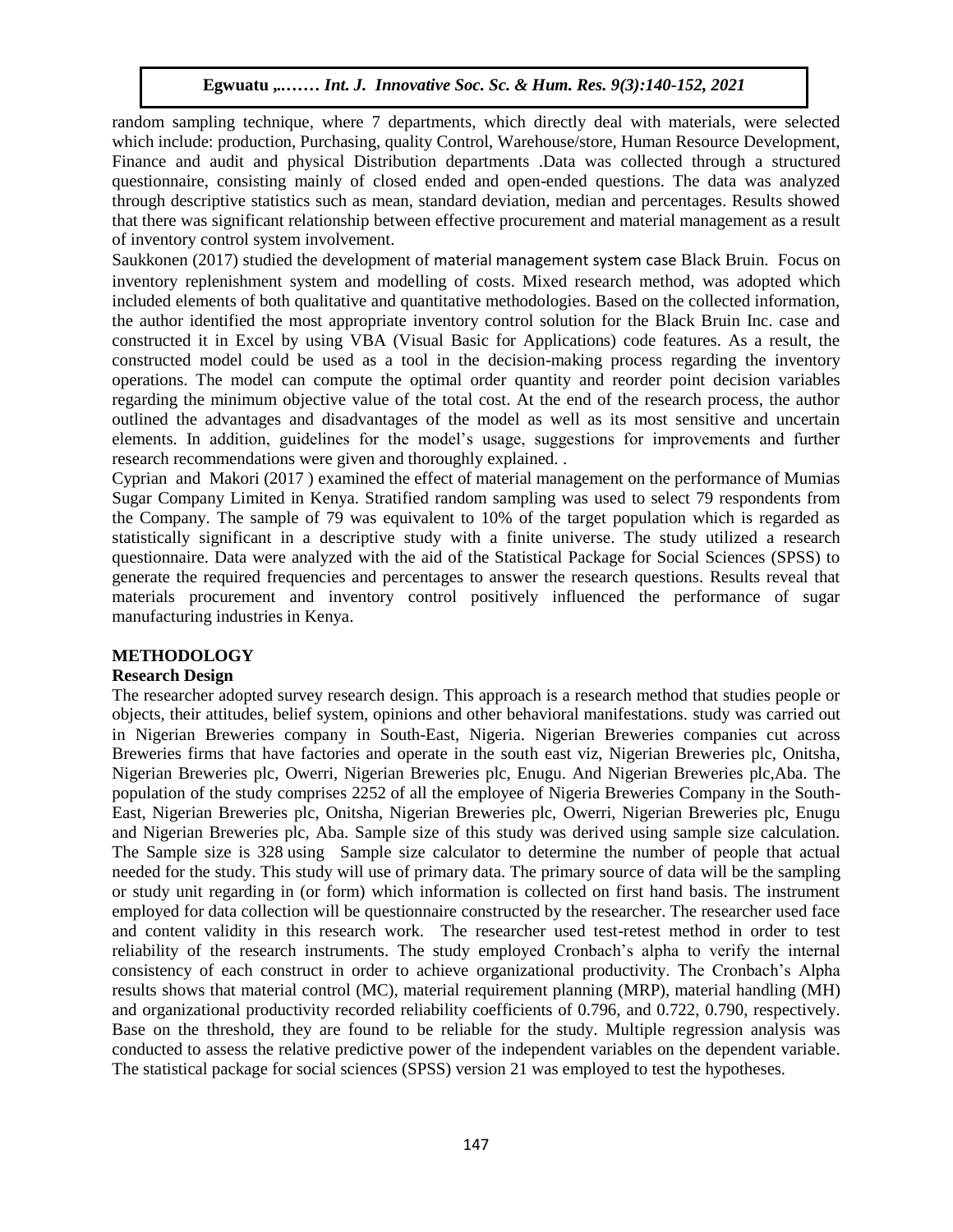#### **DATA PRESENTATION, ANALYSIS AND INTERPRETATION**

The data generated from the employees of the selected sampled manufacturing firms were presented, analyzed and interpreted. A total of three hundred and twenty eight copies of the questionnaire were distributed to the respondents, out of which three hundred copies of questionnaire were properly filled and found relevant to the study. This shows a response rate of 99.5 percent. Therefore, the analysis in this section will be based on the three hundred relevant copies of questionnaire.

**Question One:** *To what extent does material control relates with organizational productivity of brewer industry South-East in Nigeria?*

**Table 1: Influence of material control on with organizational productivity of brewer industry South-East in Nigeria**

|                | 115.                                                                                 |              |              |             |             |            |      |
|----------------|--------------------------------------------------------------------------------------|--------------|--------------|-------------|-------------|------------|------|
| S/N            | ITEMS                                                                                | <b>SA</b>    | A            | U           | D           | <b>SD</b>  | Mean |
|                | Material control achieves accurate demand forecasting to<br>determine stock coverage | 101<br>25.3% | 176<br>44.0% | 59<br>14.8% | 46<br>11.5% | 18<br>4.5% | 3.74 |
| 2              | Material stock control leads to Reduction in wastes                                  | 149<br>37.3% | 150<br>37.5% | 61<br>15.3% | 32<br>8.0%  | 8<br>2.0%  | 4.00 |
| 3              | Material stock control contributes to Reduction in production<br>costs               | 134<br>33.5% | 197<br>49.3% | 41<br>10.3% | 2.8%        | 17<br>4.3% | 4.05 |
| $\overline{4}$ | Material control defined stock taking schedules                                      | 120<br>30.0% | 193<br>48.3% | 32<br>8.0%  | 22<br>5.5%  | 33<br>8.3% | 3.86 |
|                | Material control has accurate material stock records                                 | 157<br>39.3% | 169<br>42.3% | 43<br>10.8% | 20<br>5.0%  | 2.8%       | 4.10 |

#### **Source: Researcher's Field Survey, 2021**

Table 1 presents the effect of self- rostering on employee performance in manufacturing industries in South-East, Nigeria. Regarding the issue bordering on Material control achieves accurate demand forecasting to determine stock coverage,  $101(25.3%)$  of the total sample strongly agreed,  $176$  (44%) agreed. However,  $46(11.5%)$  disagreed, 18(4.5%) strongly disagreed and 59 (14.8%) were undecided. On whether Material stock control leads to reduction in wastes,149 (37.3%) respondents strongly agreed and150(37.5%) agreed. On the other hand, 32(8%) respondents disagreed,8(2%) strongly agreed and 61 (15.3%) were undecided. On questions that bordered on whether Material stock control contributes to reduction in production costs, 134(33.5%) respondents strongly agreed and 197(49.3%) agreed. Conversely, 11(2.8%) disagreed, 17(4.3%) strongly disagreed and 41 (10.3%) were undecided. On whether Material control defined stock taking schedules, 120(30%) respondents strongly agreed and193 (48.3%) agreed. On the other hand, 22(5.5%) disagreed,33 (8.3%) strongly disagreed and 32 (8%) were undecided . The result on Table 1 indicates that 157(39.3%) respondents strongly agreed that Material control has accurate material stock records, 169(42.3%) disagreed, 20(5%) strongly disagreed and 43 (10.8%) were undecided . Using a cutoff point of 2.50 for the rating scale, all the items had mean scores above the cutoff point. This implies that material control improved organizational productivity of brewer industry South-East in Nigeria.

**Question Two:** *To what extent does material planning strategy relate with organizational productivity of brewer industry South-East in Nigeria?*

| Table 2: Effect of material planning strategy relate with organizational productivity of brewer industry |  |  |  |  |  |
|----------------------------------------------------------------------------------------------------------|--|--|--|--|--|
| South-East in Nigeria                                                                                    |  |  |  |  |  |

| S/N            | <b>ITEMS</b>                                                                         | <b>SA</b>    | A            | U           | D           | <b>SD</b>     | <b>Mean</b> |
|----------------|--------------------------------------------------------------------------------------|--------------|--------------|-------------|-------------|---------------|-------------|
|                | Material requirement planning reduce cost of materials                               | 157<br>39.3% | 169<br>42.3% | 43<br>10.8% | 20<br>5.0%  | 11<br>2.8%    | 4.10        |
| $\mathfrak{D}$ | Material requirement planning improve labor productivity                             | 122<br>30.5% | 154<br>38.5% | 78<br>19.5% | 22<br>5.5%  | 24<br>$6.0\%$ | 3.82        |
| 3              | Material requirement planning provides adequate storage of<br>materials              | 99<br>24.8%  | 212<br>53.0% | 48<br>12.0% | 23<br>5.7%  | 18<br>4.5%    | 3.88        |
| 4              | Material requirement planning system ensures material is<br>available for production | 92<br>23.0%  | 126<br>31.5% | 72<br>18.0% | 62<br>15.5% | 48<br>12.0%   | 3.38        |
|                | Material requirement planning reduce of materials surplus                            | 85<br>21.3%  | 178<br>44.5% | 77<br>19.3% | 49<br>12.3% | 11<br>2.8%    | 3.69        |

**Source: Researcher's Field Survey, 2021**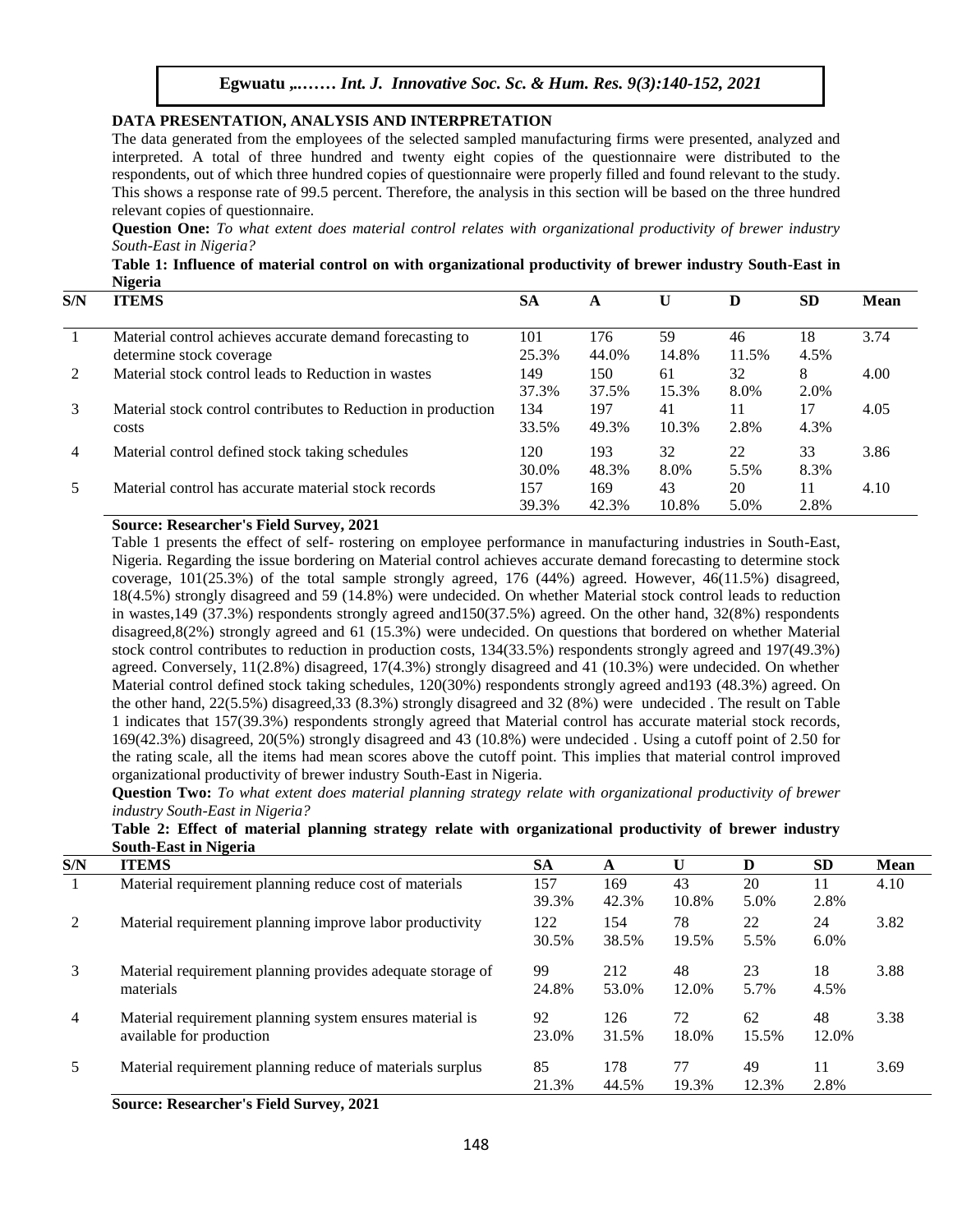The result on Table 2 indicates that 157(39.3%) respondents strongly agreed that Material requirement planning reduce cost of materials, 169(42.3%) disagreed, 20(5%) strongly disagreed and 43 (10.8%) were undecided. On whether Material requirement planning improve labor productivity, 122(30.5%) respondents strongly agreed, 154(38.5%) agreed, 22(5.5%) disagreed,24(6.0%) strongly disagreed and 78 (19.5%) were undecided. 99(24.8%) respondents strongly agreed that Material requirement planning provides adequate storage of materials, 212(53%) agreed, 23(5.8%) disagreed, 18(4.5%) strongly disagreed and 48 (12%) were undecided. 92(23%) respondents strongly agreed that material requirement planning system ensures material is available for production, 126(31.5%) agreed, 62(15.5%) disagreed,48(12%) strongly disagreed and 72 (18%) were undecided . Also Material requirement planning reduce of materials surplus, 85(21.3%) respondents strongly agreed and 178(44.5) agreed. However, 49(12.3%) disagreed,11(2.8%) strongly disagreed while 77 (19.3% were undecided. With a cutoff mean score of 2.50 for the rating scale, all the items had mean scores above the cutoff point. This implies that material planning strategy improves organizational productivity of brewer industry South-East in Nigeria.

# **Test of Hypotheses**

## **Hypothesis One**

Ho: Material control has no positive significant effect on organizational productivity in Nigeria brewer industries South-East

Ho1: Material control has a positive significant effect on organizational productivity in Nigeria brewer industries South-East

madstrics Soum-East<br>Table 3: Regression analysis showing the effect of material control on organizational productivity **in Nigeria brewer industries South-East** 

| <b>Model</b>     | <b>Unstandardized Coefficients</b> |                   | <b>Standardized</b><br><b>Coefficients</b> | Т      | Sig. |
|------------------|------------------------------------|-------------------|--------------------------------------------|--------|------|
|                  | в                                  | <b>Std. Error</b> | Beta $(\beta)$                             |        |      |
| (Constant)       | 34.044                             | 2.662             |                                            | 12.786 | .000 |
| Material control | 2.752                              | .168              | .636                                       | 16.431 | .000 |

# Multiple R=0.636, Multiple R<sup>2</sup>=0.404, Adjusted R<sup>2</sup>=0.403, F<sub>1.398</sub>=269.971

#### **\*p<0.05**

Table 3 revealed that Material control has a significant positive influence on organizational productivity in Nigeria brewer industries South-East . (t =16.431,  $p<0.05$ ). The null hypothesis is rejected. The table indicates a significant multiple correlation between the predictor variable (material control) and influence on organizational productivity in Nigeria brewer industries South-East ( $r = 0.636$ , p<0.05). The value of the coefficient of determination ( $R^2 = 0.404$ ) indicates that material control accounted for about 40.4% ( $R^2$ ) x 100) of the observed variance in organizational productivity in Nigeria brewer industries South-East while the remaining 59.6% unexplained variance is largely due to other variables that can account for employee performance in manufacturing industries in South-East, Nigeria. The calculated F-ratio (269.971) is statistically significant at 0.05 level of significance. This implies that the predictor variable provides a significant explanation for the variation in on organizational productivity in Nigeria brewer industries South-East.

# **Hypothesis Two**

Ho: Material planning strategy has no positive significant effect on organizational productivity in Nigeria brewer industries South-East.

Ho<sub>1</sub>: Material planning strategy has a positive significant effect on organizational productivity in Nigeria brewer industries South-East.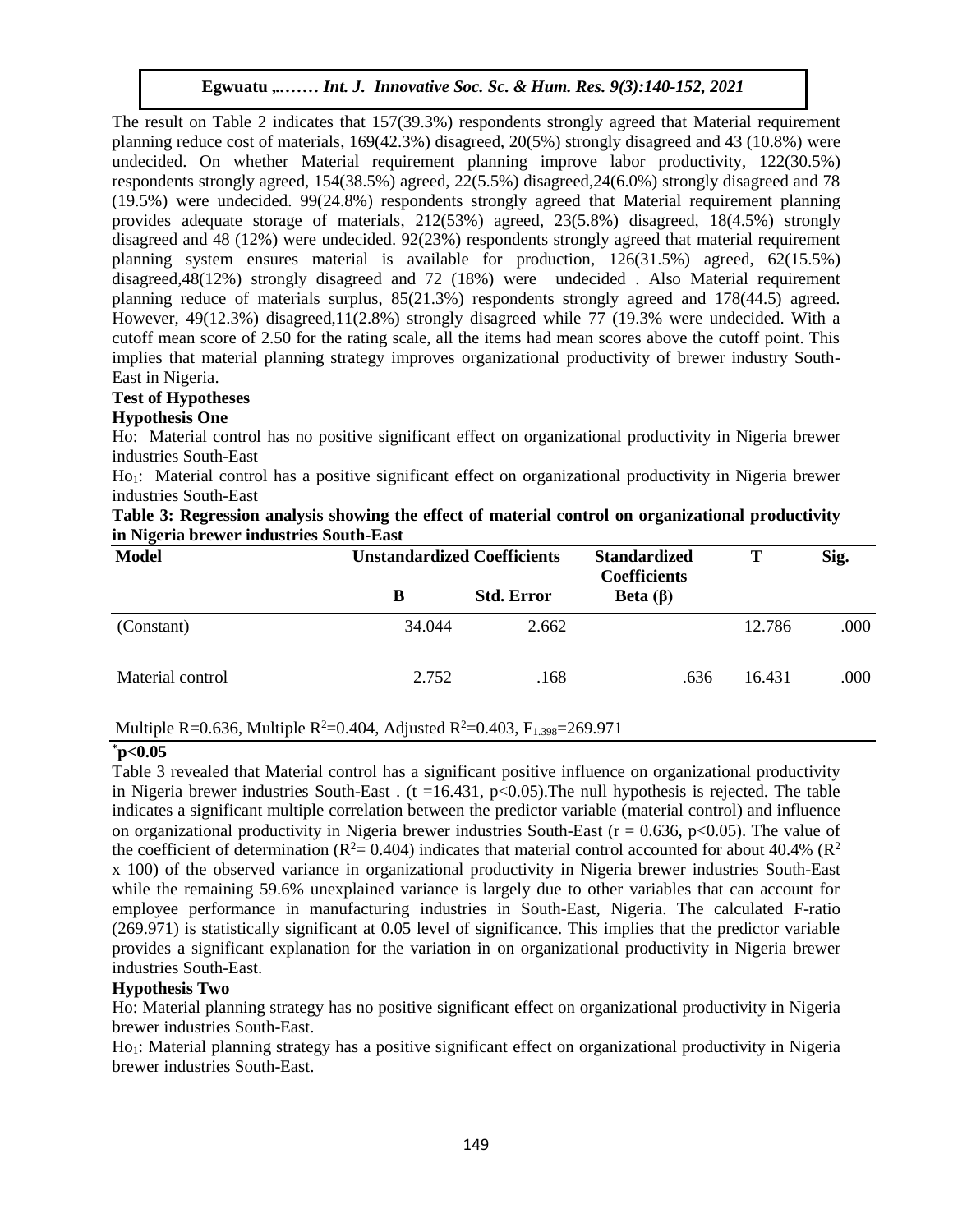| <b>Model</b>                                                                                                  | <b>Unstandardized Coefficients</b> |                   | <b>Standardized</b><br><b>Coefficients</b> | т      | Sig. |
|---------------------------------------------------------------------------------------------------------------|------------------------------------|-------------------|--------------------------------------------|--------|------|
|                                                                                                               | B                                  | <b>Std. Error</b> | Beta $(\beta)$                             |        |      |
| (Constant)                                                                                                    | 36.496                             | 1.834             |                                            | 19.901 | .000 |
| Material planning strategy                                                                                    | 2.696                              | .119              | .750                                       | 22.613 | .000 |
| Multiple R=0.750, Multiple R <sup>2</sup> =0.562, Adjusted R <sup>2</sup> =0.561, F <sub>1.398</sub> =511.350 |                                    |                   |                                            |        |      |

#### **Table 4: Regression analysis showing the effect of material planning strategy on organizational productivity in Nigeria brewer industries**

# **\*p<0.05**

Table 4. revealed that material planning strategy has a positive significant effect on organizational  $\sim$  Mum. Res. 8.8.  $\sim$  11, 2020. The Hum. Res. 8.8. The Hum. Res. 8.8. The Hum. Res. 8.8. The Hum. Res. 8.8. The Hum. productivity in Nigeria brewer South-East, Nigeria. ( $t = 22.613$ ,  $p < 0.05$ ). The null hypothesis is rejected. The table indicates a significant multiple correlation between the predictor variable (material planning strategy) and organizational productivity in Nigeria brewer in South-East, Nigeria ( $r = 0.750$ ,  $p < 0.05$ ). The value of the coefficient of determination ( $R<sup>2</sup> = 0.562$ ) indicates that material planning strategy accounted for about 56.2% ( $\mathbb{R}^2$  x 100) of the observed variance in organizational productivity in Nigeria brewer in South-East, Nigeria while the remaining 43.8% unexplained variance is largely due to other variables outside the regression model which are otherwise included in the stochastic error term. The variables butside the regression moder which are otherwise included in the stochastic error term. The calculated F-ratio (511.350) is statistically significant at 0.05 level of significance. This implies that the predictor variable provides a significant explanation for the variation on organizational productivity in Nigeria brewer.

# **Summary of Finding Archaeology 2018**

- **1.** Material control has a significant positive influence on organizational productivity in Nigeria brewer industries South-East. (t =16.431,  $p<0.05$ ).
- **2.** Material planning strategy has a positive significant effect on organizational productivity in Nigeria brewer South-East,  $(t = 22.613, p < 0.05)$ .

# **CONCLUSION**

This study examined the effect of material management and organizational productivity in Nigeria breweries industry South-East. From the analysis the study found out that material control has a significant positive influence on organizational productivity in Nigeria brewer. Material planning strategy has a positive significant effect on organizational productivity in Nigeria brewer South-East. Therefore, the study concludes that material management positive significant effect on organizational productivity in Nigeria brewer South-East.

#### **RECOMMENDATIONS**

From the findings made in this study, the following recommendations are put forward:

The study recommended that manufacturing firms develop a policy framework to facilitate faster implementation material control systems in Nigeria brewer so as to excel and guarantee its future, hence improving organizational productivity.

Nigeria breweries in Nigeria should increase their resource commitment to staff training and Research and Development in material planning strategy so as to develop the necessary skills, update their knowledge, and enhance organizational productivity

#### **REFERENCES**

Adamu G. (2020). Effect of material management on the performance of Benue brewery industry, Nigeria. *International Journal of Research - Granthaalayah,* 8(2), 228-234.

Adeloye, L. (2010). Harsh Operating Environment Claims 834 Nigerian Manufacturing Companies. The Punch, 7 March, (online: http://www.jangola .com/index.php).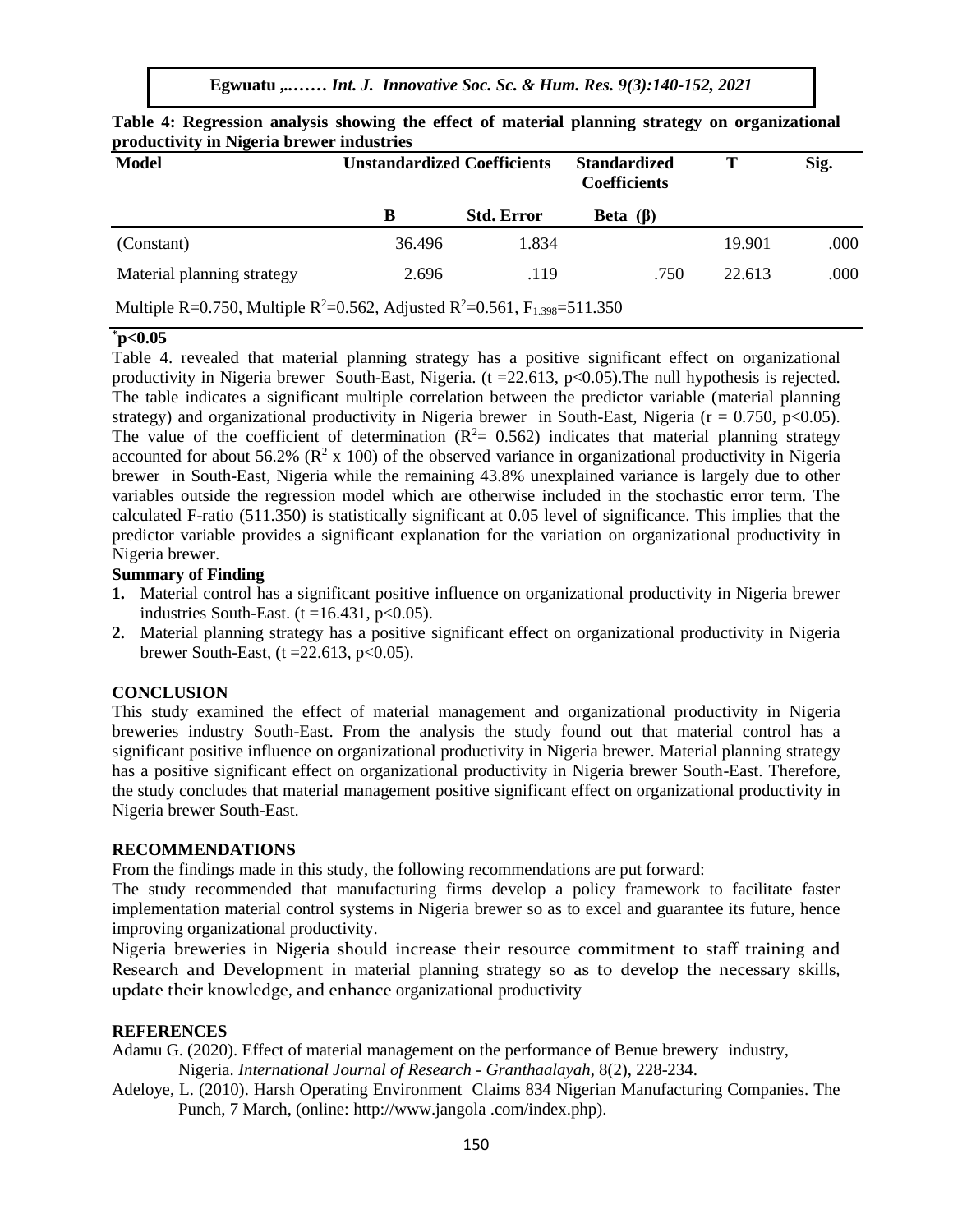Amah, E. (2006). *Human Resource Management.* Port Harcourt, Nigeria: Amethyst Publishers.

- Antony A. R. & Navodaya V. (2017), "Material Management on Construction Site Using ICT Strategy", *II. K. & Navodaya V.* (2017), Material Management on Construction Site Osing IC1 Superfunctional Journal of Emerging Technology and Advanced Engineering . 7, (9), 22-45
- Assiamah, A.K., Daniel, A. & Hanson, P. K. (2018). materials management and its effect on cost of supplies case study of cocoa processing company of Ghana. Master Thesis in Business Administration School of Sustainable Development of Society and Technology Spring
- Atieno, M. &Wanyoike, D. M. (2015). An Assessment of the effect of logistics management practices on operational efficiency at Mumias Sugar Company Limited, Kenya, *International Journal of Economics, Commerce and Management,* 3(6).
- Bailey P , F. D . (2015). *Materials Management Hand Book*. Gower Publishing Company Limited, Alder Short, Hants, England.
- Banjoko, S. A. (2000). Production and operations management, Lagos: Saban Publishers.
- Barker, T. (2009), Essentials of materials control, McGraw-Hill Book Company (U.K), Ltd., Maiden Head. Berkshire England
- Bergamaschi, D., Cigolini, R., Perona, M. & Portioli, A., (2017). Order review and release strategies in a job shop environment: a review and a classification, *International Journal of Production Research*, 35(2), 339-420.
- Bonvik A.M., Couch C.E., & Gershwin S.B., (2017). A comparison of production-line control mechanisms, *International Journal of Production Research*, 35(3), 789-804
- Chase, R.B. Jacobs, R.F. Aquilano, N.J., & Agarwal, N.K. (2009). Operations management for *competitive advantag*e, 11th Ed. New Delhi Tata Mc-Graw Hill.
- Dagim, W. (2018). The role of material management on organizational performance: A Case Study in Commercial Bank of Ethiopia. *Industrial Engineering Letters.* 8,(4),57-62
- Daniel, C.O. (2019). Effects of materials management on the productivity of an organization. World *Journal of Innovative Research*. -6, (-1), 16-22 16
- Dey, A. J. (2015). Materials management on construction projects: A Case study of concreting works on sites in Nairobi. A Research *Project* Presented As Part of the Fulfillment for The Award of the Degree of Master of Arts In Construction Management of The Department Of Real Estate And Construction Management of The University Of Nairobi**.**
- Edwin S (2015) The effect of inventory management on profitability of cement manufacturing companies in Kenya: A case study of listed cement manufacturing companies in Kenya, *International Journal of Management And Commerce Innovations* 3(2) 111-119,
- Ghosh A.K. & Kumar P. (2003). Production Management. New Delhi: Anmol Publication Pvt. Ltd.
- Igbojiaku, C.O. (2017). Effectiveness of materials management in the construction industry in Imo State. A *thesis* Federal University of Technology, Owerri for the Award of the Degree (Master of Science), M.Sc. in project management Technology
- Jacobs, R. F. Chase, R. B., & Aquilano, N. J. (2009). Operations and supply management, Boston: Mc-Graw Hill
- JerutoKeitany, J., Wanyoike, D. M. & Richu, S. (2014). Assessment of the role of materials management on organizational performance: A case of new Kenya cooperative creameries limited, Eldoret Kenya. *European Journal of Material Sciences* .1, (1), 1-10
- Joel, K. N. & Noor, S. (2019). Influence of material management on performance of large manufacturing firms in Nairobi City County, Kenya. *International Journal of Social Sciences and Information Technology.* 5,(5), 50-72
- Kisioya, D. K., & Moronge, M. (2019). Influence of material handling practices on performance of large scale manufacturing firms in Nairobi County, Kenya. *The Strategic Journal of Business & ChangeManagement,* 6 (4), 745 – 760
- Kulkarni V., Sharma R., & Hote M. (2017). Factors affecting material management on construction site. *International Research Journal of Engineering and Technology*. 04 (1) 50-59
- Lee, L. (2012). Purchasing and Materials Management, McGraw Hill Inc., U.S.A.